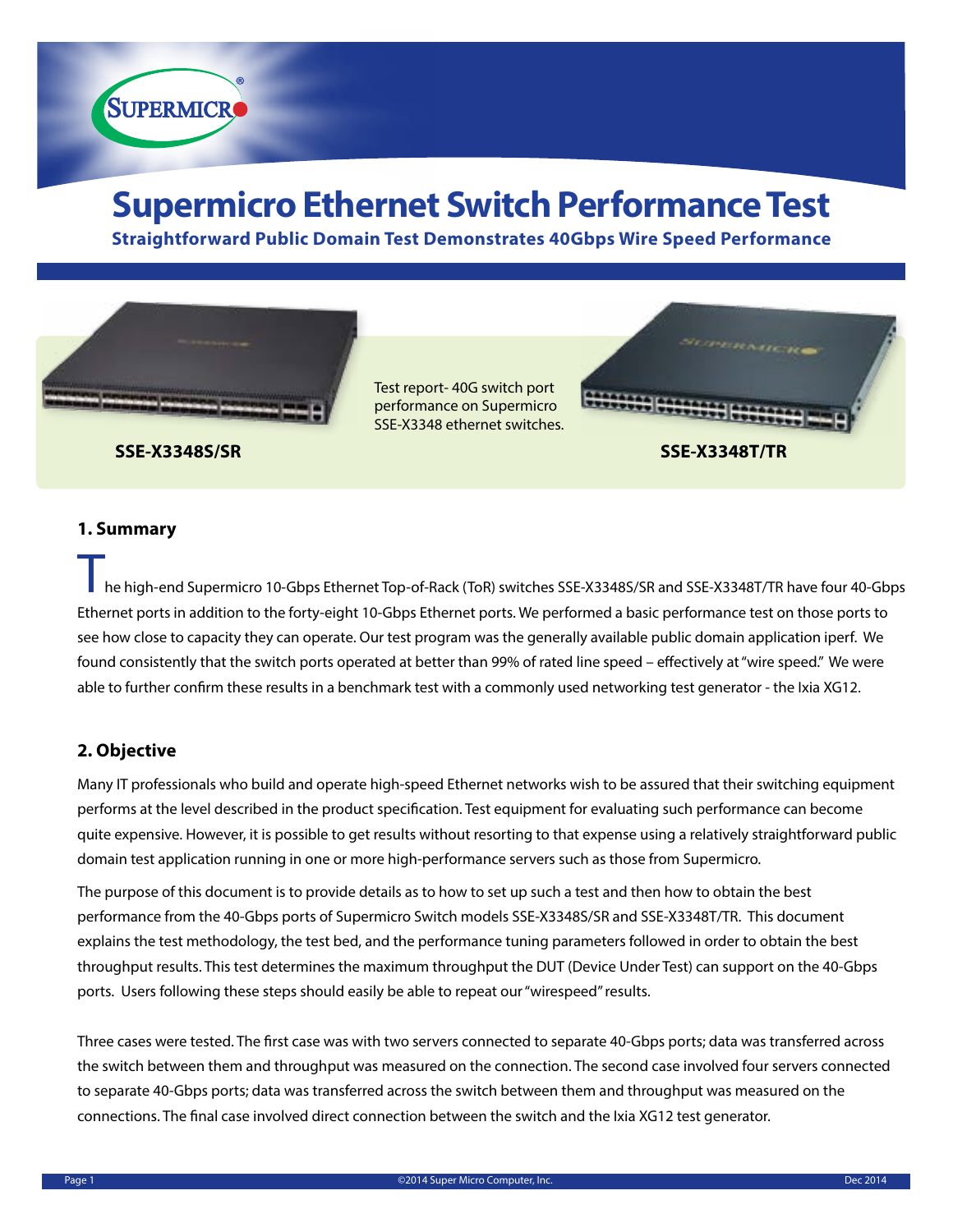



# 3.1 Test Bed:

SUPERMICRO

In this setup we used two servers with Red Hat Linux 6.4 version on them directly connected to the 40-Gbps ports on the DUT as shown below. Both servers were equipped with the Mellanox ConnectX-3 Dual-Port 40 Gigabit Ethernet Adapter Card - Part ID: MCX314A-BCBT and their driver version is "1.5.8.2". The servers were connected to the switch using Supermicro QSFP Cables P/N: CBL-446L 3M length.



3.2 Tuning parameters used in this test:

#### On the server side

(1) We used the below command to maximize the CPU performance on both the Linux servers for this test.

[root@localhost Desktop]#cpuspeed -C &

[1] 4531

[root@localhost Desktop]#

(2) Ran the "tweak\_net.s\_" script on both the servers to maximize the performance

(See Appendix A) :

[root@localhost Desktop]# ./tweak\_net.s\_

[ Set sysctls... ]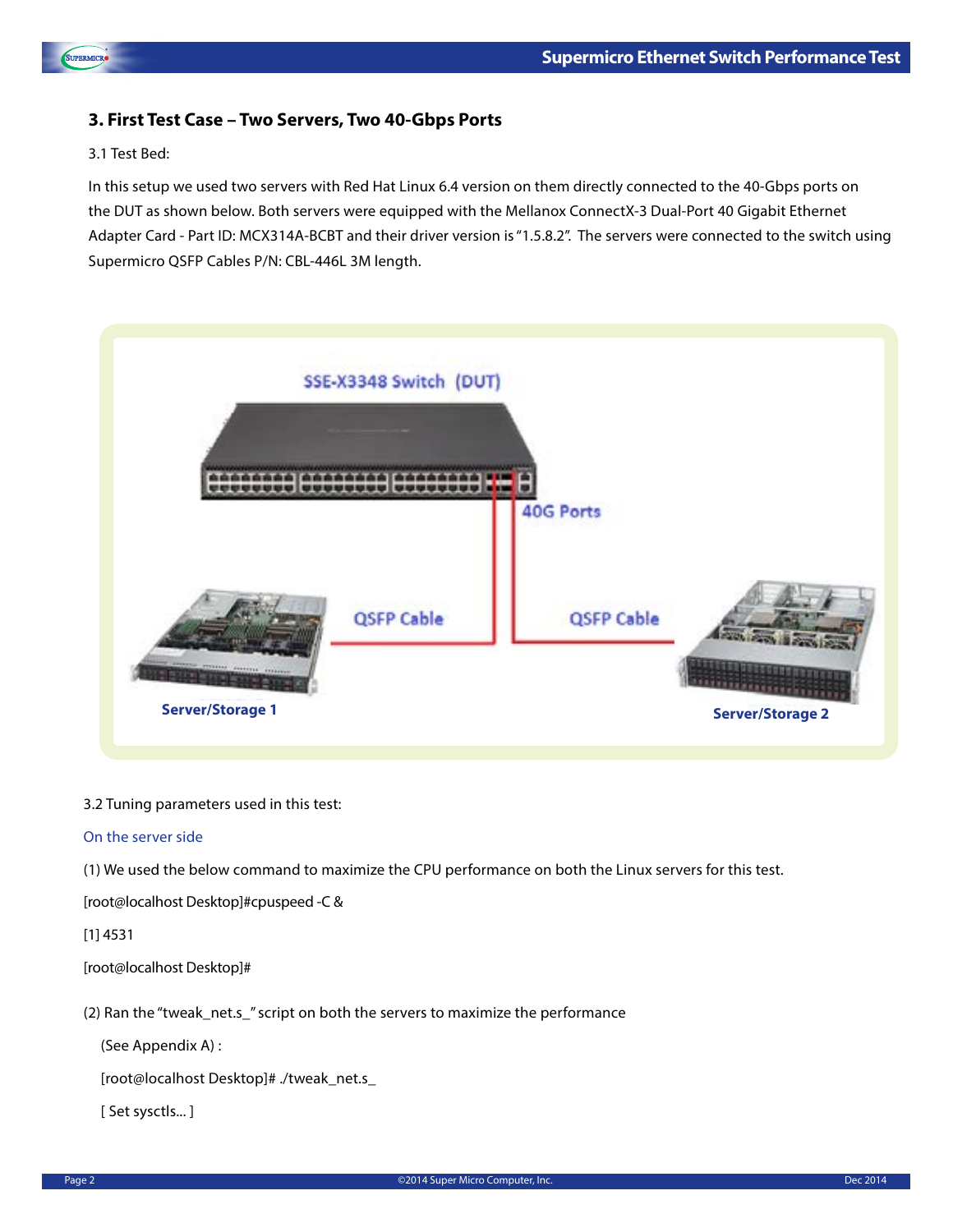

- > Set net.core.wmem\_max="16777216" [ PASS ]
	- > Set net.core.rmem\_max="16777216" [ PASS ]
	- > Set net.ipv4.tcp\_window\_scaling="1" [ PASS ]
	- > Set net.ipv4.tcp\_timestamps="0" [ PASS ]
- > Set net.ipv4.tcp\_sack="0" [ PASS ]
	- > Default sysctl net.ipv4.tcp\_low\_latency = 1
	- > Default sysctl net.ipv4.tcp\_adv\_win\_scale = 2
	- > Default sysctl net.ipv4.tcp\_moderate\_rcvbuf = 1
	- > Default sysctl net.ipv4.tcp\_rmem = 4096 87380 16777216
	- > Default sysctl net.ipv4.tcp\_wmem = 4096 65536 16777216
	- > Default sysctl net.ipv4.tcp\_mem = 3077376 4103168 6154752
	- > Default sysctl net.core.optmem\_max = 16777216
	- > Default sysctl net.core.netdev\_max\_backlog = 250000
	- > Default sysctl net.ipv4.tcp\_tso\_win\_divisor = 3

[ DO NOT FORGET to tune your kernel paramaters of NIC for max throughput. ]

[ DO NOT FORGET to enable Jumbo Frame for 10GbE NIC.]

[root@localhost Desktop]#

(3) Set the MTU to 9000 on both the servers:

[root@localhost Desktop]# ifconfig eth30

eth30 Link encap:Ethernet HWaddr 00:02:C9:45:27:30

inet addr:172.33.33.112 Bcast:172.33.33.255 Mask:255.255.255.0

inet6 addr: fe80::202:c9ff:fe45:2730/64 Scope:Link

UP BROADCAST RUNNING MULTICAST MTU:9000 Metric:1

#### On the Switch side

(4) Set the MTU to 9000 on the connected 40-Gbps interfaces

SMCI# configure terminal

SMCI(config)# interface range qx 0/1-2

SMCI(config-if )# mtu 9000

SMCI(config-if )# end

SMCI#

Switch complete running config attached as Appendix B:

3.3 Test Method/Procedure:

We used the Linux based performance tool iperf to test the 40-Gbps port throughput as shown below: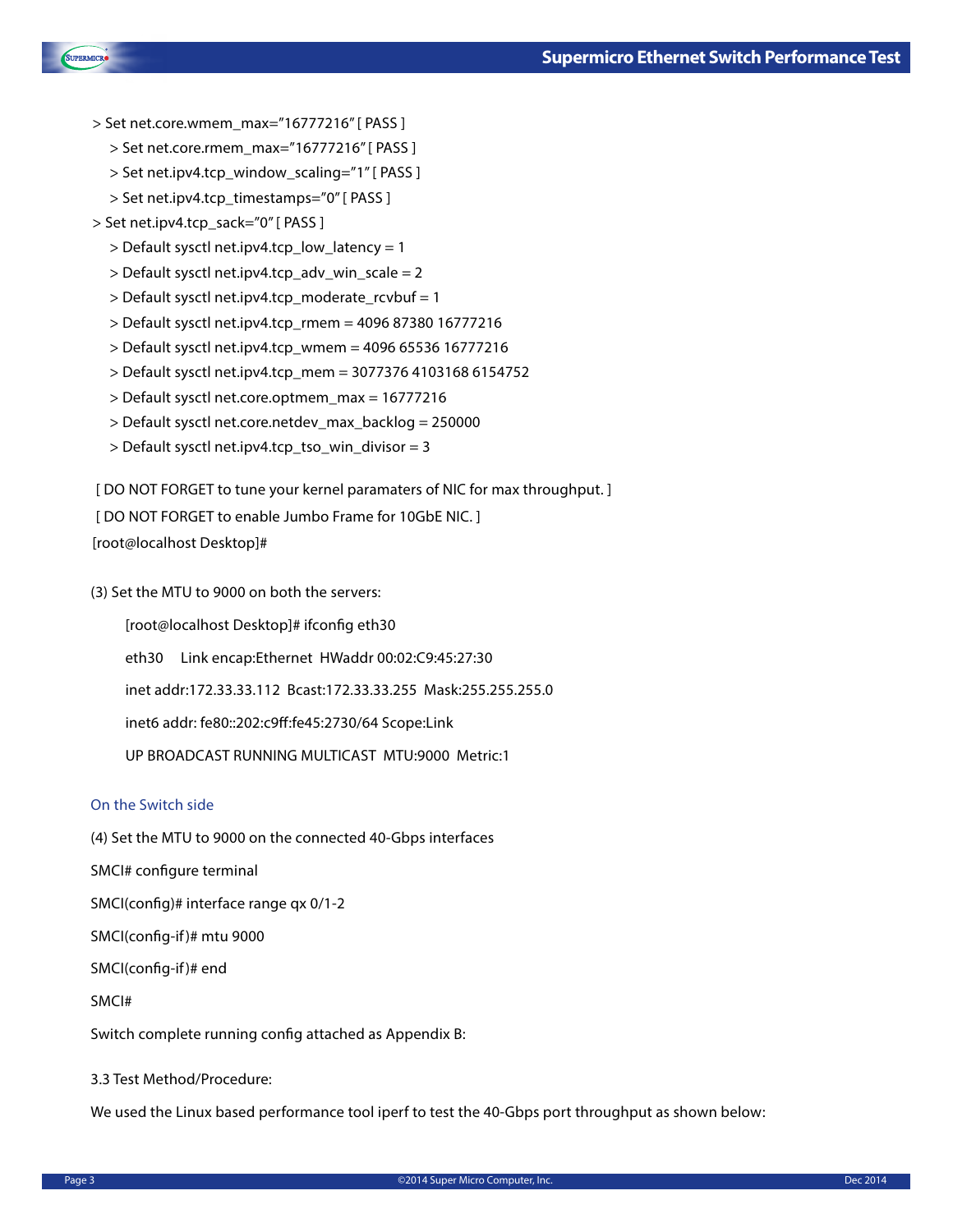

#### On the Server side

[root@localhost Desktop]#iperf -s –w512k -l128k

#### On the Client side

[root@localhost Desktop]# iperf -c 172.33.33.100 -w512k -l128k -i2 –t60 -P4 –d | grep SUM

#### 3.4 Test Results:

Below are the test results. Note that we obtain throughput of 39.6G consistently – 99% of the theoretical maximum, which is effectively "wirespeed".

[root@localhost Desktop]# iperf -c 172.33.33.100 -w512k -l128k -i2 –t60 -P4 –d | grep SUM [SUM] 0.0- 2.0 sec 9.23 GBytes 39.6 Gbits/sec [SUM] 2.0- 4.0 sec 9.23 GBytes 39.6 Gbits/sec [SUM] 4.0- 6.0 sec 9.23 GBytes 39.6 Gbits/sec [SUM] 6.0- 8.0 sec 9.23 GBytes 39.6 Gbits/sec [SUM] 8.0-10.0 sec 9.23 GBytes 39.6 Gbits/sec [SUM] 10.0-12.0 sec 9.23 GBytes 39.6 Gbits/sec [SUM] 12.0-14.0 sec 9.23 GBytes 39.6 Gbits/sec [SUM] 14.0-16.0 sec 9.23 GBytes 39.6 Gbits/sec [SUM] 16.0-18.0 sec 9.23 GBytes 39.6 Gbits/sec [SUM] 18.0-20.0 sec 9.23 GBytes 39.6 Gbits/sec [SUM] 20.0-22.0 sec 9.23 GBytes 39.6 Gbits/sec [SUM] 22.0-24.0 sec 9.23 GBytes 39.6 Gbits/sec [SUM] 24.0-26.0 sec 9.23 GBytes 39.6 Gbits/sec [SUM] 26.0-28.0 sec 9.23 GBytes 39.6 Gbits/sec [SUM] 28.0-30.0 sec 9.23 GBytes 39.6 Gbits/sec [SUM] 30.0-32.0 sec 9.23 GBytes 39.6 Gbits/sec [SUM] 32.0-34.0 sec 9.23 GBytes 39.6 Gbits/sec [SUM] 34.0-36.0 sec 9.23 GBytes 39.6 Gbits/sec [SUM] 36.0-38.0 sec 9.23 GBytes 39.6 Gbits/sec [SUM] 38.0-40.0 sec 9.23 GBytes 39.6 Gbits/sec [SUM] 40.0-42.0 sec 9.23 GBytes 39.6 Gbits/sec [SUM] 42.0-44.0 sec 9.23 GBytes 39.6 Gbits/sec [SUM] 44.0-46.0 sec 9.23 GBytes 39.6 Gbits/sec [SUM] 46.0-48.0 sec 9.23 GBytes 39.6 Gbits/sec [SUM] 48.0-50.0 sec 9.23 GBytes 39.6 Gbits/sec [SUM] 50.0-52.0 sec 9.23 GBytes 39.6 Gbits/sec [SUM] 52.0-54.0 sec 9.23 GBytes 39.6 Gbits/sec [SUM] 54.0-56.0 sec 9.23 GBytes 39.6 Gbits/sec [root@localhost Desktop]#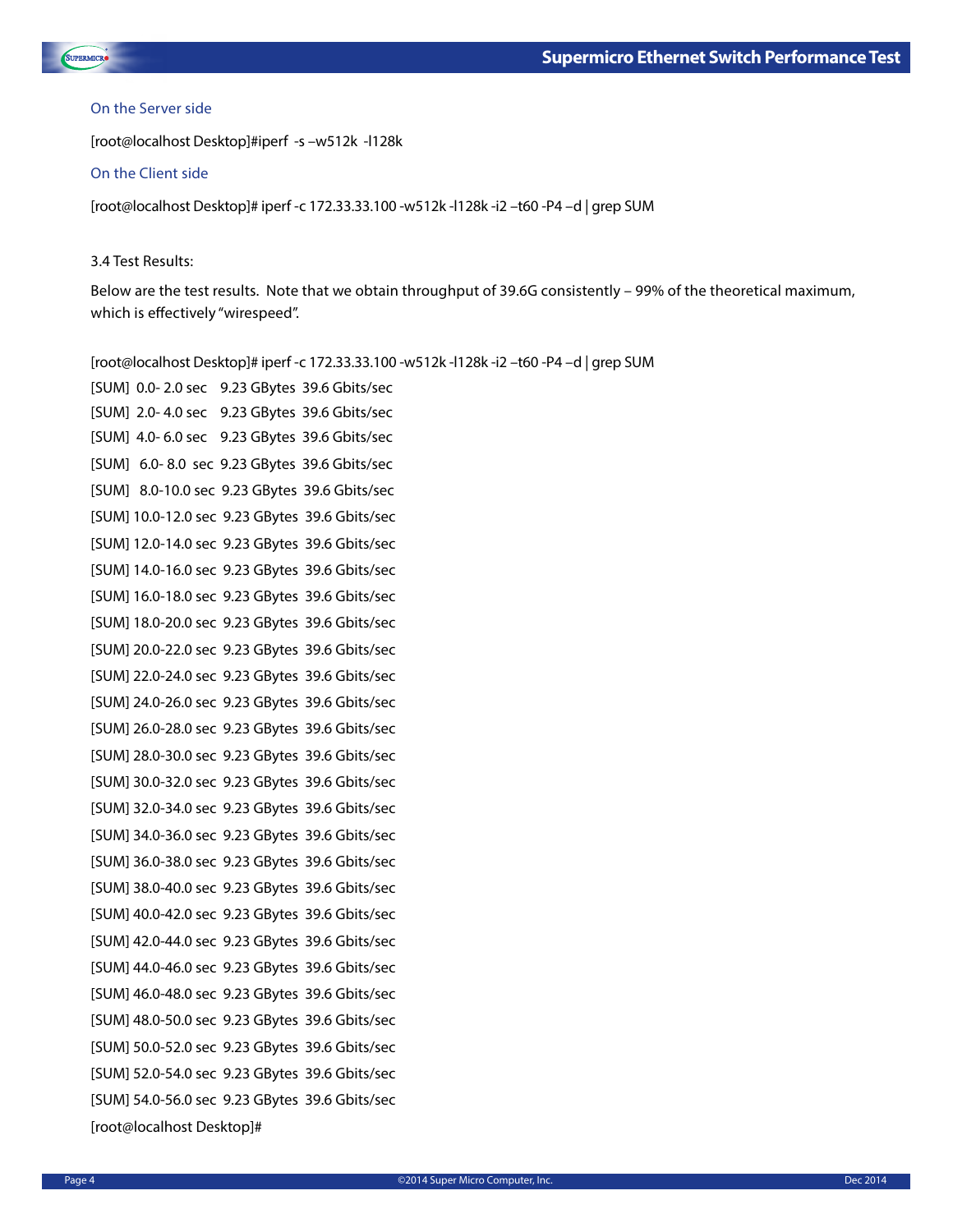

# **4. Second Case - Performance Test result with all four 40-Gbps ports in use:**

In this test we expanded the system to use 4 Servers. We ran the iperf test between Server 1 & Server 2 and at the same time between Server 3 & Server 4.

4.1 Test Bed:

SUPERMICRO

Server 1 is an iperf Server and Server 2 is an iperf Client.

Server 3 is an iperf Server and Server 4 is an iperf Client.

4.2 Tuning parameters used in this test:

We used the same parameters for this test as in the previous test as listed in Section 3.2.



4.3 Test Results:

4.3.1 Server 1 and Server 2:

[root@localhost Desktop]# iperf -c 172.33.33.100 -w512k -l128k -i2 –t3600 -P4 –d | grep SUM [SUM] 88.0-90.0 sec 9.13 GBytes 39.2 Gbits/sec [SUM] 90.0-92.0 sec 9.11 GBytes 39.1 Gbits/sec [SUM] 92.0-94.0 sec 9.12 GBytes 39.2 Gbits/sec [SUM] 94.0-96.0 sec 9.13 GBytes 39.2 Gbits/sec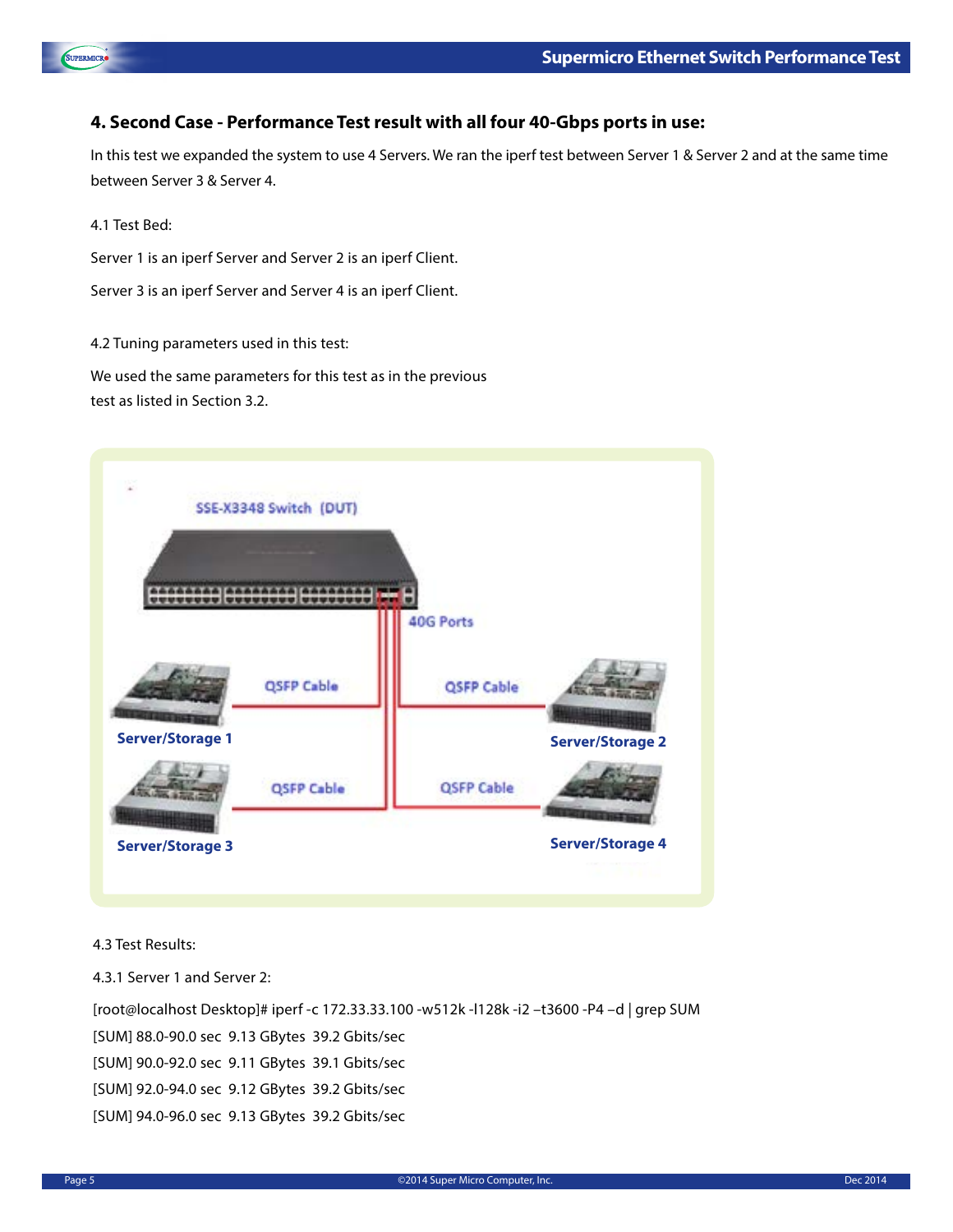

[SUM] 96.0 - 98.0 sec 9.09 GBytes 39.0 Gbits/sec [SUM] 98.0 -100.0 sec 9.12 GBytes 39.2 Gbits/sec [SUM] 100.0-102.0 sec 9.12 GBytes 39.2 Gbits/sec [SUM] 102.0-104.0 sec 9.11 GBytes 39.1 Gbits/sec [SUM] 104.0-106.0 sec 9.12 GBytes 39.2 Gbits/sec

4.3.2 Server 3 and Server 4:

[root@localhost Desktop]# iperf -c 172.33.33.150 -w512k -l128k -i2 –t3600 -P4 –d | grep SUM

[SUM] 872.0-874.0 sec 9.17 GBytes 39.4 Gbits/sec [SUM] 874.0-876.0 sec 9.18 GBytes 39.4 Gbits/sec [SUM] 874.0-876.0 sec 9.17 GBytes 39.4 Gbits/sec [SUM] 876.0-878.0 sec 9.22 GBytes 39.6 Gbits/sec [SUM] 876.0-878.0 sec 9.17 GBytes 39.4 Gbits/sec [SUM] 878.0-880.0 sec 9.21 GBytes 39.6 Gbits/sec [SUM] 878.0-880.0 sec 9.17 GBytes 39.4 Gbits/sec [SUM] 880.0-882.0 sec 9.21 GBytes 39.6 Gbits/sec [SUM] 880.0-882.0 sec 9.18 GBytes 39.4 Gbits/sec [SUM] 882.0-884.0 sec 9.21 GBytes 39.6 Gbits/sec [SUM] 882.0-884.0 sec 9.18 GBytes 39.4 Gbits/sec [SUM] 884.0-886.0 sec 9.21 GBytes 39.6 Gbits/sec [SUM] 884.0-886.0 sec 9.18 GBytes 39.4 Gbits/sec [SUM] 886.0-888.0 sec 9.21 GBytes 39.6 Gbits/sec [SUM] 886.0-888.0 sec 9.18 GBytes 39.4 Gbits/sec [SUM] 888.0-890.0 sec 9.21 GBytes 39.6 Gbits/sec [SUM] 888.0-890.0 sec 9.18 GBytes 39.4 Gbits/sec [SUM] 890.0-892.0 sec 9.21 GBytes 39.6 Gbits/sec [SUM] 890.0-892.0 sec 9.17 GBytes 39.4 Gbits/sec [SUM] 892.0-894.0 sec 9.21 GBytes 39.6 Gbits/sec [SUM] 892.0-894.0 sec 9.17 GBytes 39.4 Gbits/sec [SUM] 894.0-896.0 sec 9.21 GBytes 39.6 Gbits/sec [SUM] 894.0-896.0 sec 9.18 GBytes 39.4 Gbits/sec [SUM] 896.0-898.0 sec 9.21 GBytes 39.6 Gbits/sec [SUM] 896.0-898.0 sec 9.18 GBytes 39.4 Gbits/sec [SUM] 898.0-900.0 sec 9.21 GBytes 39.6 Gbits/sec [SUM] 898.0-900.0 sec 9.20 GBytes 39.5 Gbits/sec [SUM] 900.0-902.0 sec 9.21 GBytes 39.6 Gbits/sec [SUM] 900.0-902.0 sec 9.20 GBytes 39.5 Gbits/sec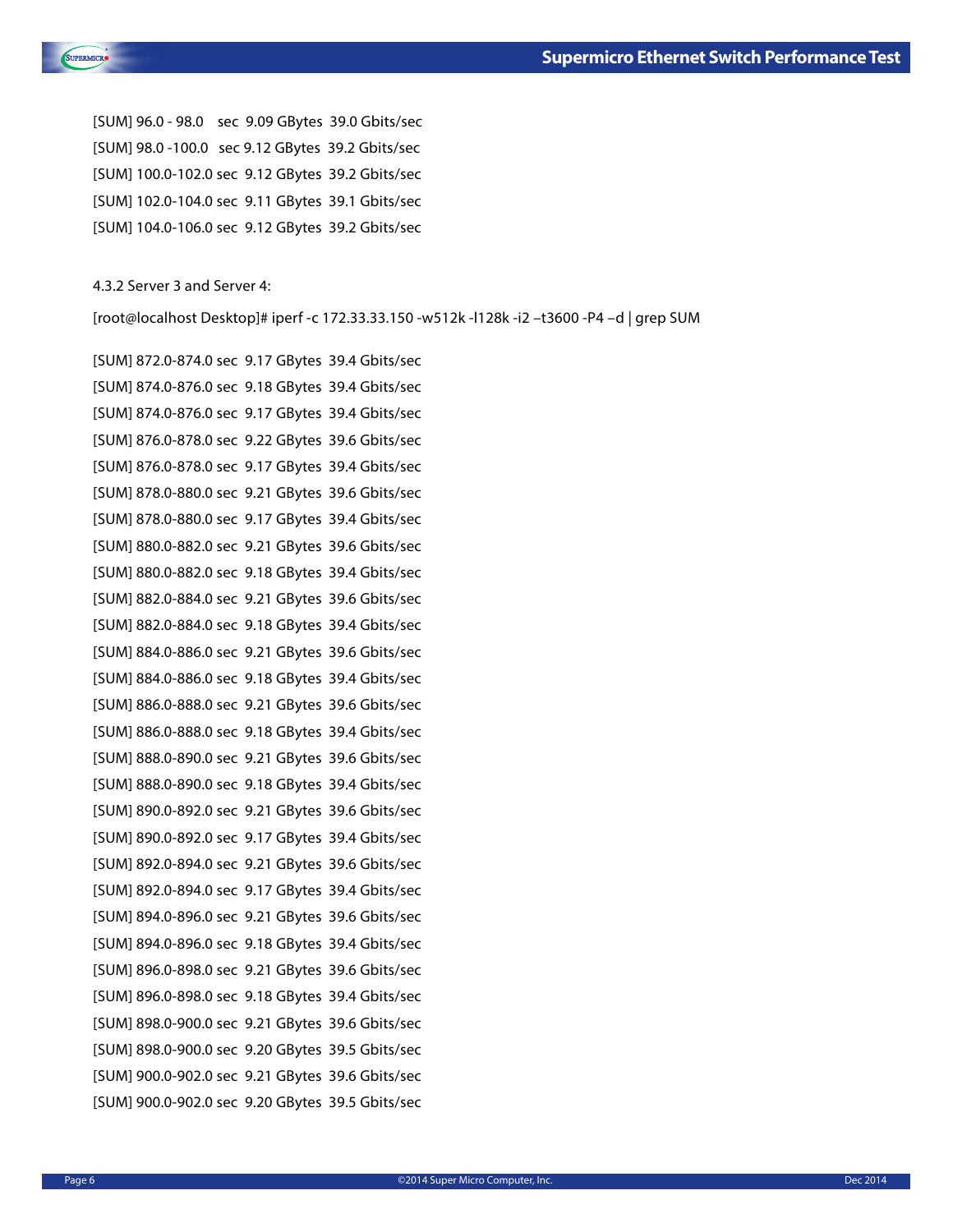

```
[SUM] 902.0-904.0 sec 9.21 GBytes 39.6 Gbits/sec
[SUM] 902.0-904.0 sec 9.20 GBytes 39.5 Gbits/sec
[SUM] 904.0-906.0 sec 9.21 GBytes 39.6 Gbits/sec
[SUM] 904.0-906.0 sec 9.17 GBytes 39.4 Gbits/sec
[SUM] 906.0-908.0 sec 9.21 GBytes 39.6 Gbits/sec
[SUM] 906.0-908.0 sec 9.18 GBytes 39.4 Gbits/sec
[SUM] 908.0-910.0 sec 9.21 GBytes 39.6 Gbits/sec
[SUM] 908.0-910.0 sec 9.19 GBytes 39.5 Gbits/sec
[SUM] 910.0-912.0 sec 9.21 GBytes 39.6 Gbits/sec
[SUM] 910.0-912.0 sec 9.17 GBytes 39.4 Gbits/sec
[SUM] 912.0-914.0 sec 9.21 GBytes 39.6 Gbits/sec
[SUM] 912.0-914.0 sec 9.17 GBytes 39.4 Gbits/sec
[SUM] 914.0-916.0 sec 9.21 GBytes 39.6 Gbits/sec
[SUM] 914.0-916.0 sec 9.17 GBytes 39.4 Gbits/sec
[SUM] 916.0-918.0 sec 9.21 GBytes 39.6 Gbits/sec
[SUM] 916.0-918.0 sec 9.17 GBytes 39.4 Gbits/sec
[SUM] 918.0-920.0 sec 9.21 GBytes 39.6 Gbits/sec
[SUM] 918.0-920.0 sec 9.17 GBytes 39.4 Gbits/sec
[SUM] 920.0-922.0 sec 9.21 GBytes 39.6 Gbits/sec
[SUM] 920.0-922.0 sec 9.20 GBytes 39.5 Gbits/sec
[SUM] 922.0-924.0 sec 9.21 GBytes 39.6 Gbits/sec
```
Note that we again obtain throughput of 39.6G consistently – 99% of the theoretical maximum, which is effectively "wirespeed".

## **5. FrameLoss test performed on X3348 Switch using Ixia Test Generator:**

Finally, as a confirming benchmark, we used a standard test on the Ixia Test Generator to see what results could be obtained through direct measurement without the potential overhead of the iPerf application and the server/NIC combination. The Ixia XG12 was set up to generate 40 Gbps of traffic at a range of frame sizes. The test equipment then compares the received frames with the generated frames and looks for errors, dropped frames, etc.

The Chart in section 5.3 is an output from the Ixia XG12. It shows the results of the FrameLoss test performed on SSE-X3348 Switch with various frame sizes. We tested with Avago's Active Cable (Fiber Optic cable) as well as DAC (Copper cables). In all cases we received 100% of frames sent across the 40-Gbps links without any loss.

5.1 Test Bed - X3348 Switch using Ixia Test Generator:

We used the same parameters for this test as in the previous test as listed in Section 3.2.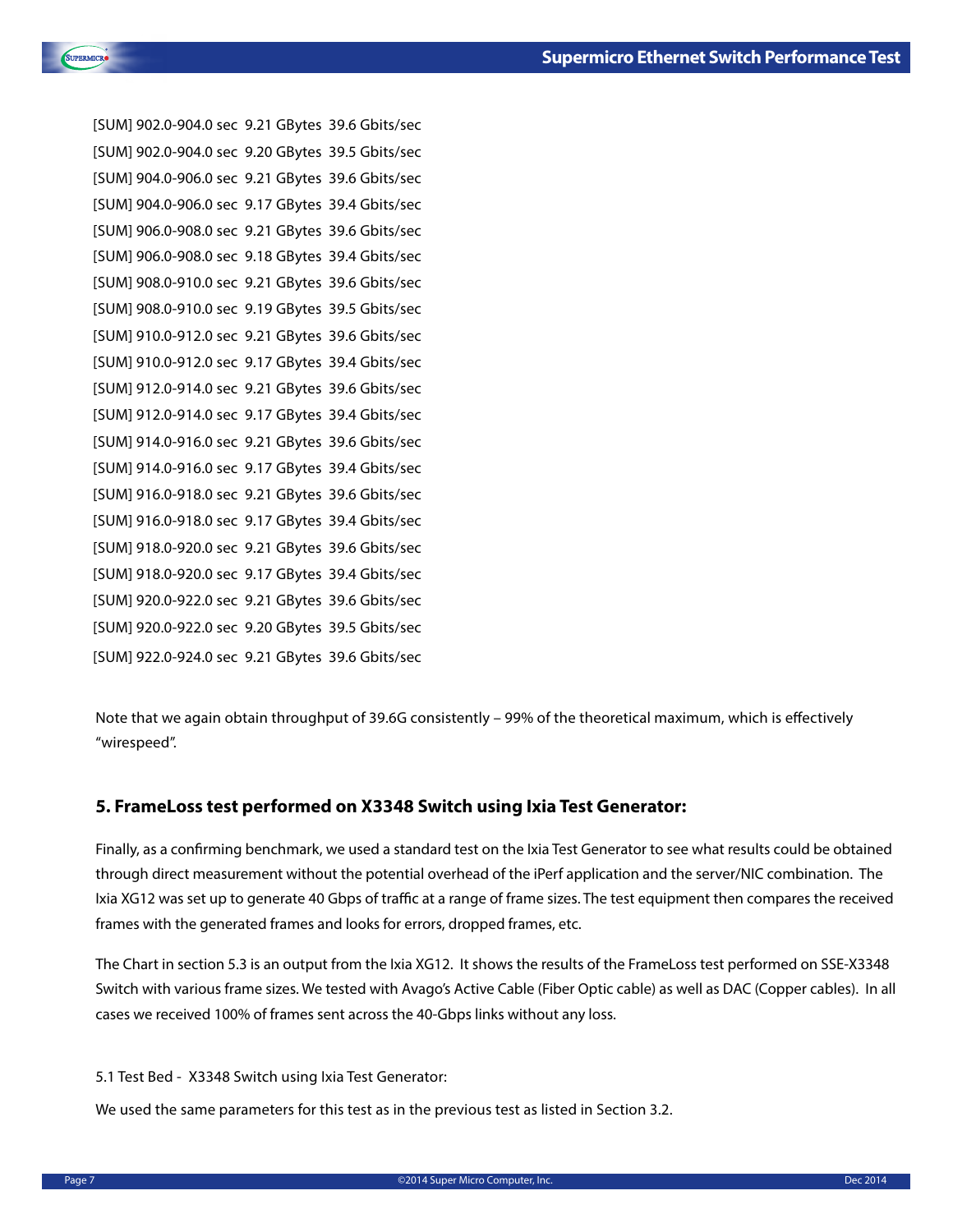



# 5.2 Test Bed Configuration:

The Configuration and test tools used on this test are as shown below:

| Switch firmware 1.0.4-3       |                                          |
|-------------------------------|------------------------------------------|
| Ixia IxNetwork 7.30.917.12 EA |                                          |
| <b>IxOS</b>                   | 6.70.1050.7 EA                           |
| Protocol Version 7.30.1030.14 |                                          |
|                               | Ixia 40 Module 6 Port Lava AP40/100GE 2P |
| Ixia Chassis Type Ixia XG12   |                                          |

## 5.3 Test Results:

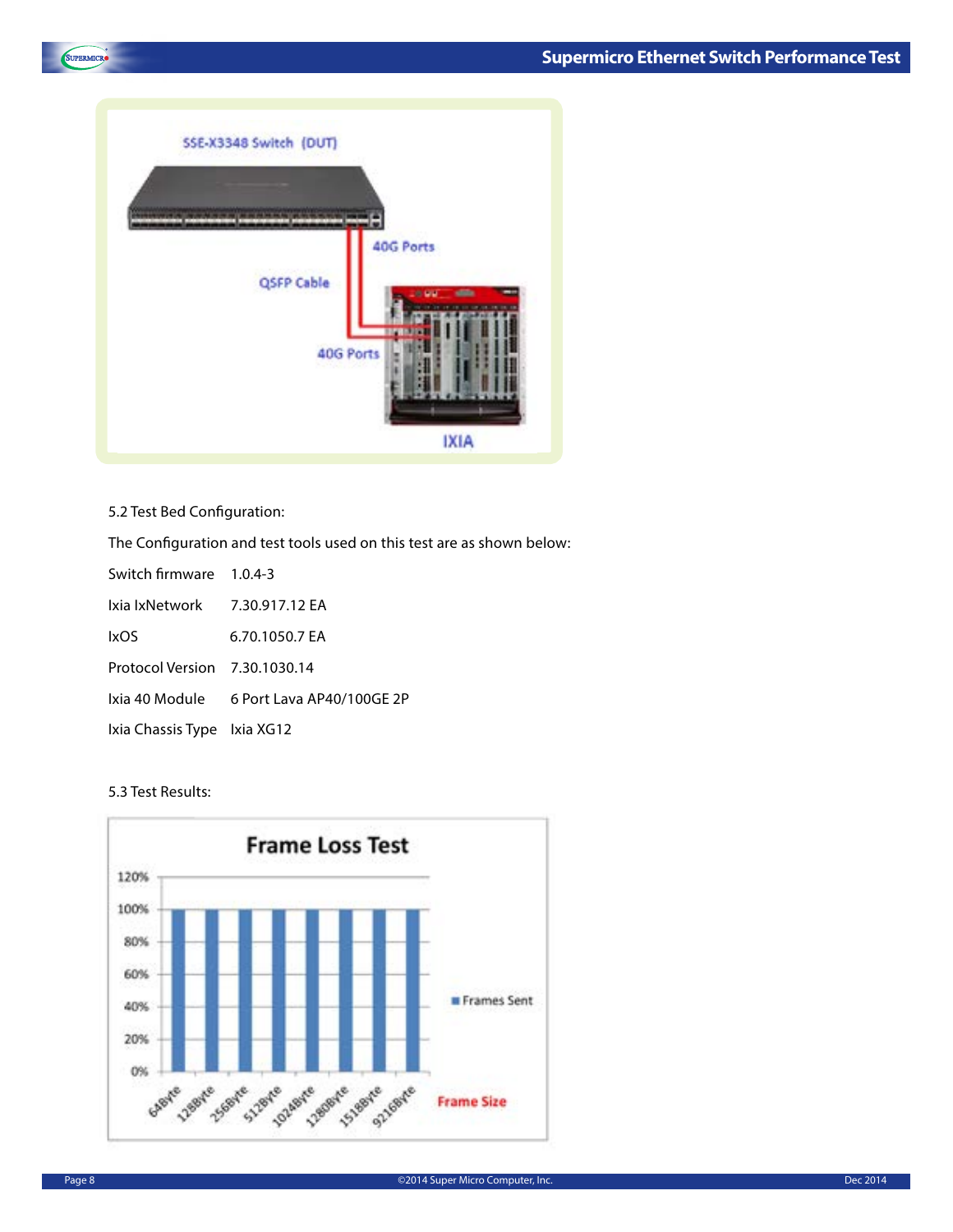



# **Appendices**

Appendix A - tweak net.s Script #!/bin/sh # write\_sysctls="0"

```
#moderate_rcvbuf="1"
moderate_rcvbuf=""
tcp_low_latency=""
tcp_adv_win_scale=""
```
# Increase maximum write socket buffer size. core\_wmem\_max="16777216"

# Increase maximum read socket buffer size. core\_rmem\_max="16777216"

# Enable TCP window scaling option. tcp\_window\_scaling="1"

# Disable timestamps to increase throughput. tcp\_timestamps="0"

# Disable SACK to increase throughput. tcp\_sack="0"

# TCP read buffer (min/default/max), default 4096 87380 174760. # overrides net.core.rmem\_default. #ipv4\_tcp\_rmem="4096 262144 16777216" ipv4\_tcp\_rmem=""

# TCP write buffer (min/default/max), default 4096 16384 131072. # overrides net.core.wmem\_default. #ipv4\_tcp\_wmem="4096 262144 16777216" ipv4\_tcp\_wmem=""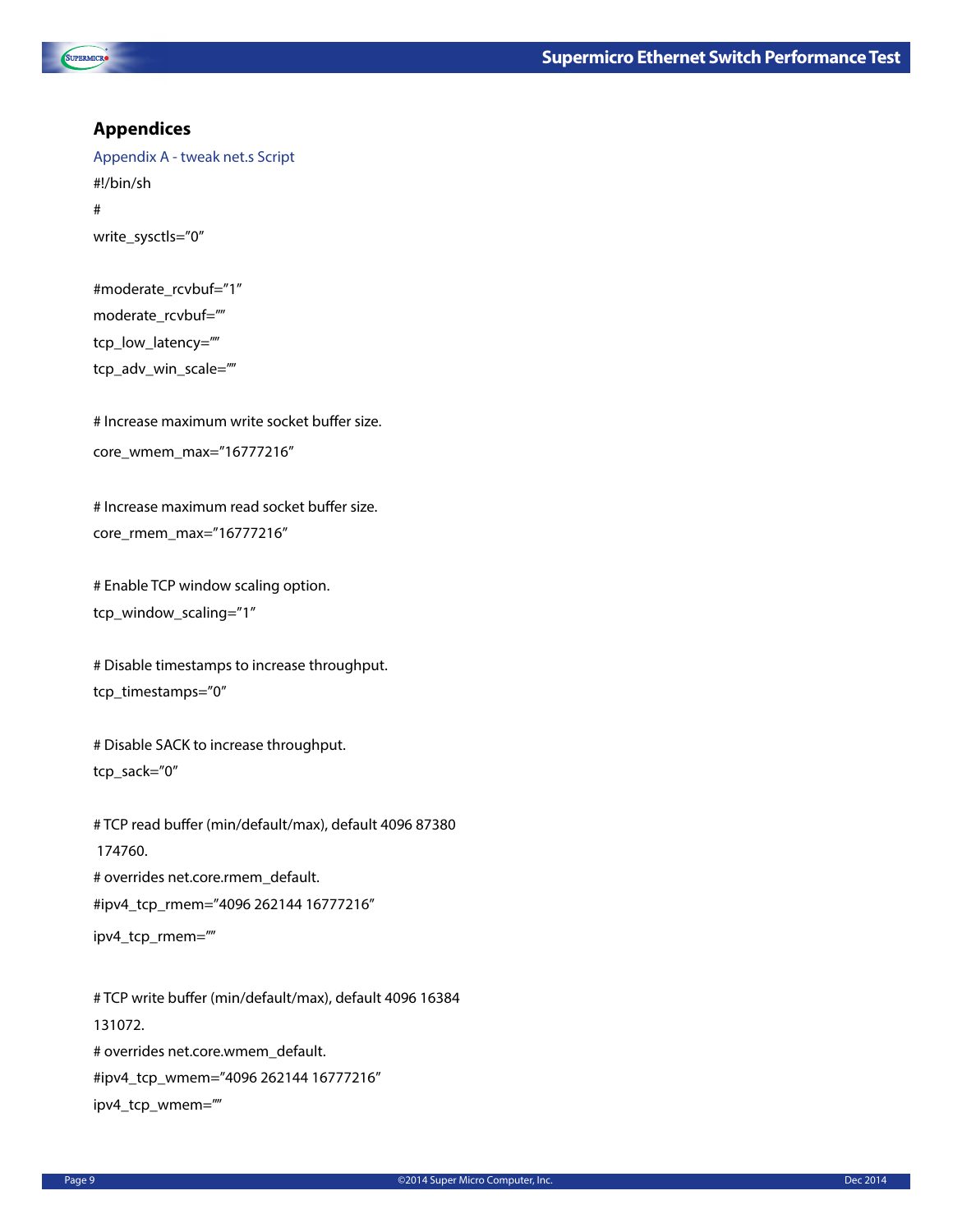

# TCP memory allocation (min/pressure/max). # default values are calculated by the kernel at boot time and depend # on the amount of physical memory. ipv4\_tcp\_mem=""

# max length of iovec or ancilliary data. # default 20480. #optmem\_max="524288" optmem\_max=""

# log length of network packets. kernel will drop unprocessed packets # beyond this. simple algorithm for throughput: # <backlog> \* 100(HZ) \* <avg bytes/packet> = throughput bytes/second. # log length of network packets. #netdev\_max\_backlog="200000" netdev\_max\_backlog=""

# Allows control over what percentage of the congestion window can be # consumed by a single TSO frame. Default is 3 on older kernels, 8 on new. tso\_win\_divisor=""

## #

# sysctl config file sysctl\_conf\_file="/etc/sysctl.conf" # sysctl\_data array, need to include the sysctl name and the data variable. # Comma delimited. sysctl\_data=( "net.core.wmem\_max,\$core\_wmem\_max" "net.core.rmem\_max,\$core\_rmem\_max" "net.ipv4.tcp\_window\_scaling,\$tcp\_window\_scaling" "net.ipv4.tcp\_timestamps,\$tcp\_timestamps" "net.ipv4.tcp\_sack,\$tcp\_sack"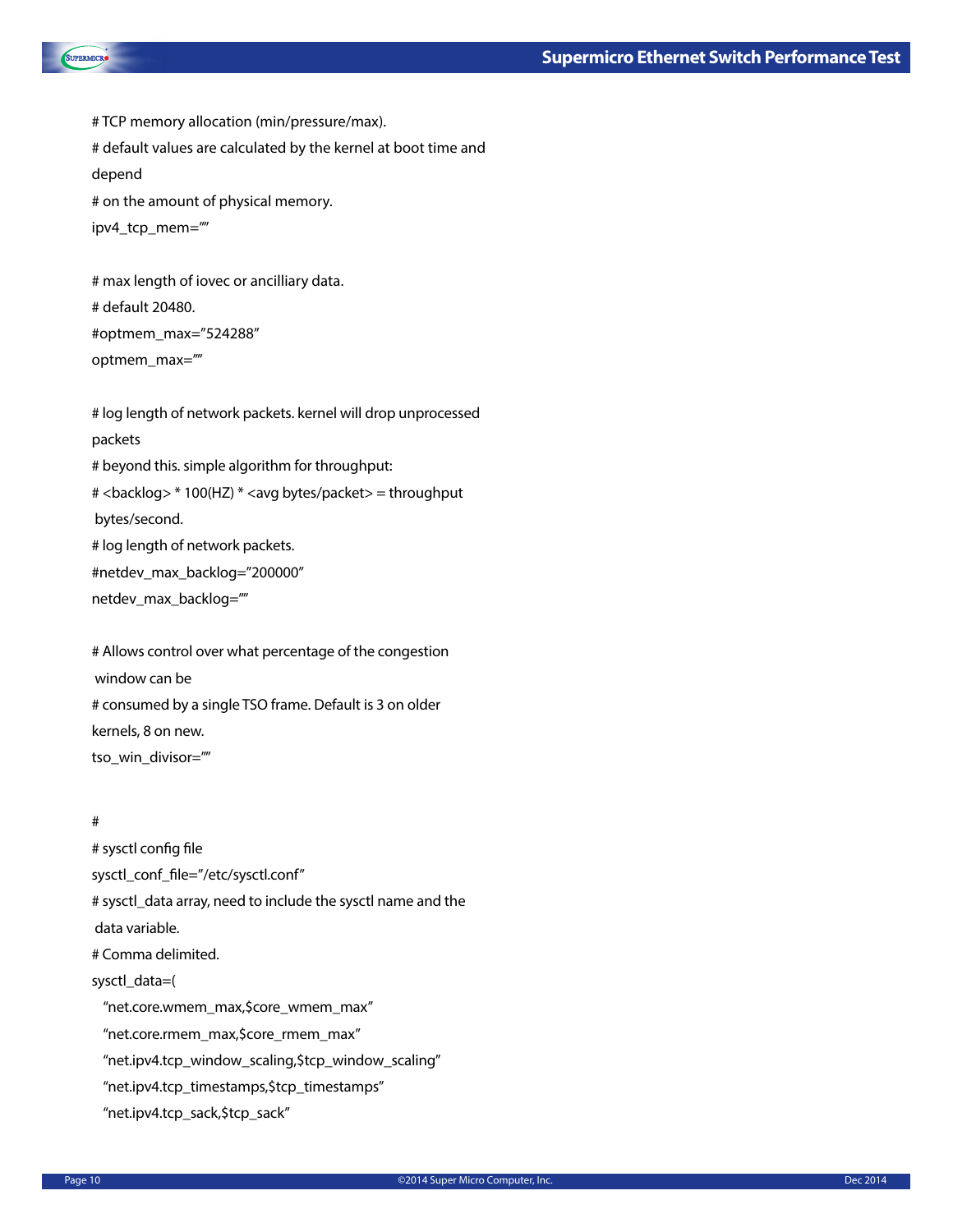```
"net.ipv4.tcp_low_latency,$tcp_low_latency"
  "net.ipv4.tcp_adv_win_scale,$tcp_adv_win_scale"
  "net.ipv4.tcp_moderate_rcvbuf,$moderate_rcvbuf"
  "net.ipv4.tcp_rmem,$ipv4_tcp_rmem"
  "net.ipv4.tcp_wmem,$ipv4_tcp_wmem"
```
"net.ipv4.tcp\_mem,\$ipv4\_tcp\_mem" "net.core.optmem\_max,\$optmem\_max" "net.core.netdev\_max\_backlog,\$netdev\_max\_backlog" "net.ipv4.tcp\_tso\_win\_divisor,\$tso\_win\_divisor" )

```
# function _set_color(), next print will be in color.
# _set_color pass|fail|warn|norm
_set_color() {
 pass="echo -en \\033[1;32m"
 fail="echo -en \\033[1;31m"
 warn="echo -en \\033[1;33m"
  deft="echo -en \\033[1;35m"
  norm="echo -en \\033[0;39m"
```

```
eval \$$1
}
```
**SUPERMICRO** 

```
# function _set_column(), column width for print status.
# Uses globally defined variable 'column'.
# _set_column <number of columns>
_set_column() {
 [ -n "$column_width" ] && echo -en "\\033[${column_width}
G"
}
# function not(). negate value for double parentheses testing.
# (( $(not <value>) ))
not() {
  if [ -n "$1" ] && (( $1 )); then
   echo 0
  else
   echo 1
  fi
}
```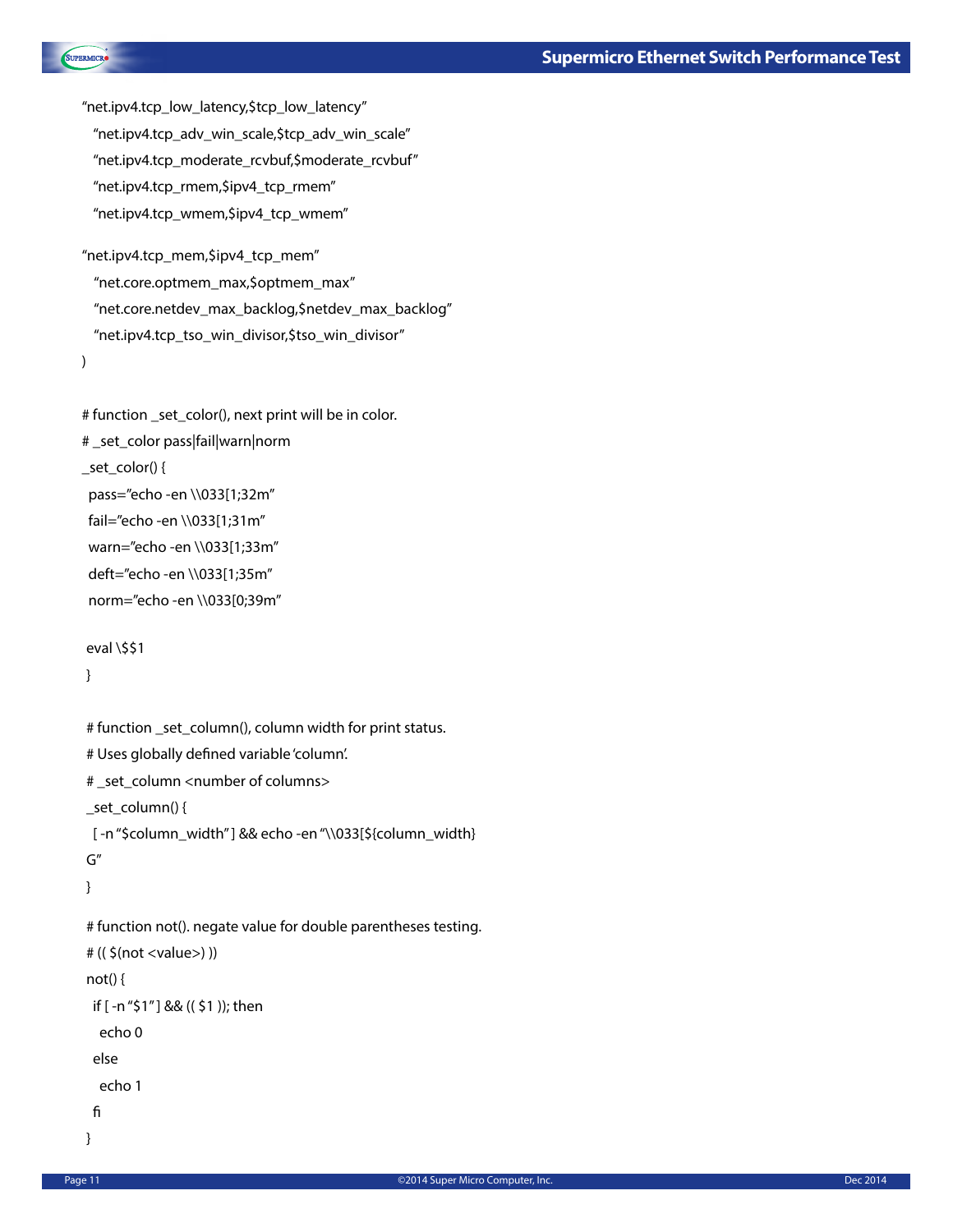```
SUPERMICRO
```

```
# function _print_stat(), call to print the status.
# _print_stat "<message>"
_print_stat() {
  _set_color norm
  echo -n " [ "
set_color $1
  echo -n $2
  _set_color norm
  echo " ]"
}
# function Print(), prints a message.
# Print "<message>"
Print() {
  [ -n "$1" ] && prev_print="$1"
  [ -n "$1" ] && echo -en " > $1"
}
# function Info(), prints an info message.
# Info "<message>"
Info() {
  [ -n "$1" ] && echo -e " [ $1 ]"
}
# function DefInfo(), prints an default value info message.
# DeInfo "<message>"
DefInfo() {
  [ -n "$1" ] && { _set_color deft; echo -e " > Default sysctl $*"; 
_set_color norm; }
}
# function Pass(), prints pass status.
# Pass
```

```
Pass() {
```

```
 [ -n "$1" ] && prev_print=$1
  [ -n "$1" ] && echo -n " > $1"
  _set_column
  _print_stat pass PASS
}
```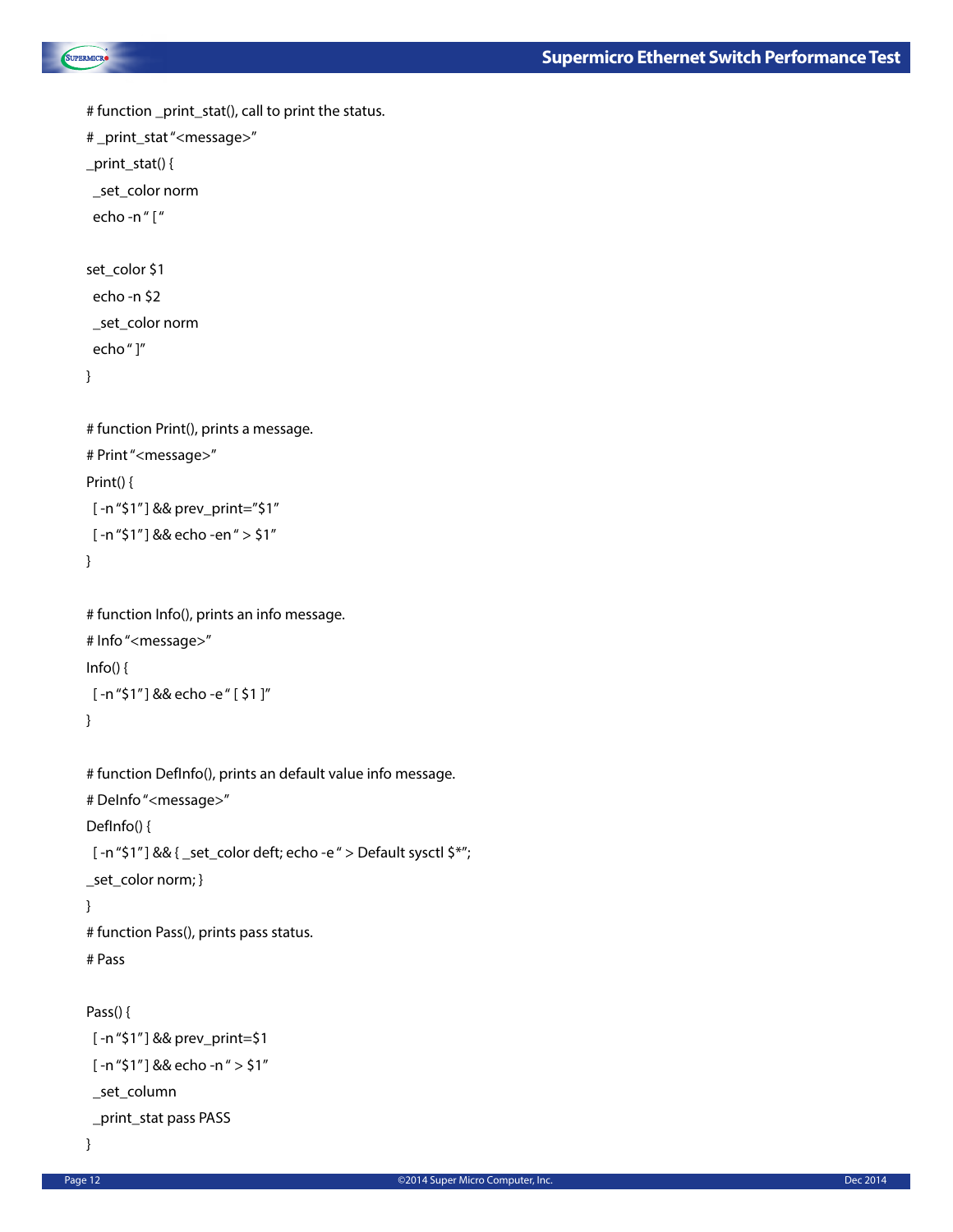

```
# function Fail(), prints fail status.
# Fail
Fail() {
 local out=$1 
[ -n "$out" ] && echo -n " * $out"
  _set_column
  _print_stat fail FAIL
  prev_print=$out
}
# function Warn(), prints (optional) message and warn status.
# Warn "<message>"
Warn() {
 local out=$1
  [ -n "$out" ] && echo -n " > $out"
  _set_column
  _print_stat warn WARN
  prev_print=$out
}
Info "Set sysctls..."
if (( $write_sysctls )); then
 Info "Writing sysctl entries to $sysctl_conf_file."
# Create a backup file.
  if [ ! -e "$sysctl_conf_file.perftune.bak" ]; then
   cp -fa $sysctl_conf_file "$sysctl_conf_file.NetTune.bak"
 fi
fi
IFS=$'\n'
for control in ${sysctl_data[@]}; do
  unset IFS
  sysctl_param=${control%%,*}
  sysctl_param=$(echo $sysctl_param | sed 's/^[ \t]*//;s/[ 
\t]*$//')
  data=${control##*,}
data=$(echo $data | sed 's/^[ \t]*//;s/[ \t]*$//')
```
[-z"\$data"] && { DefInfo \$(sysctl \$sysctl\_param); continue; } unset failed\_sysctl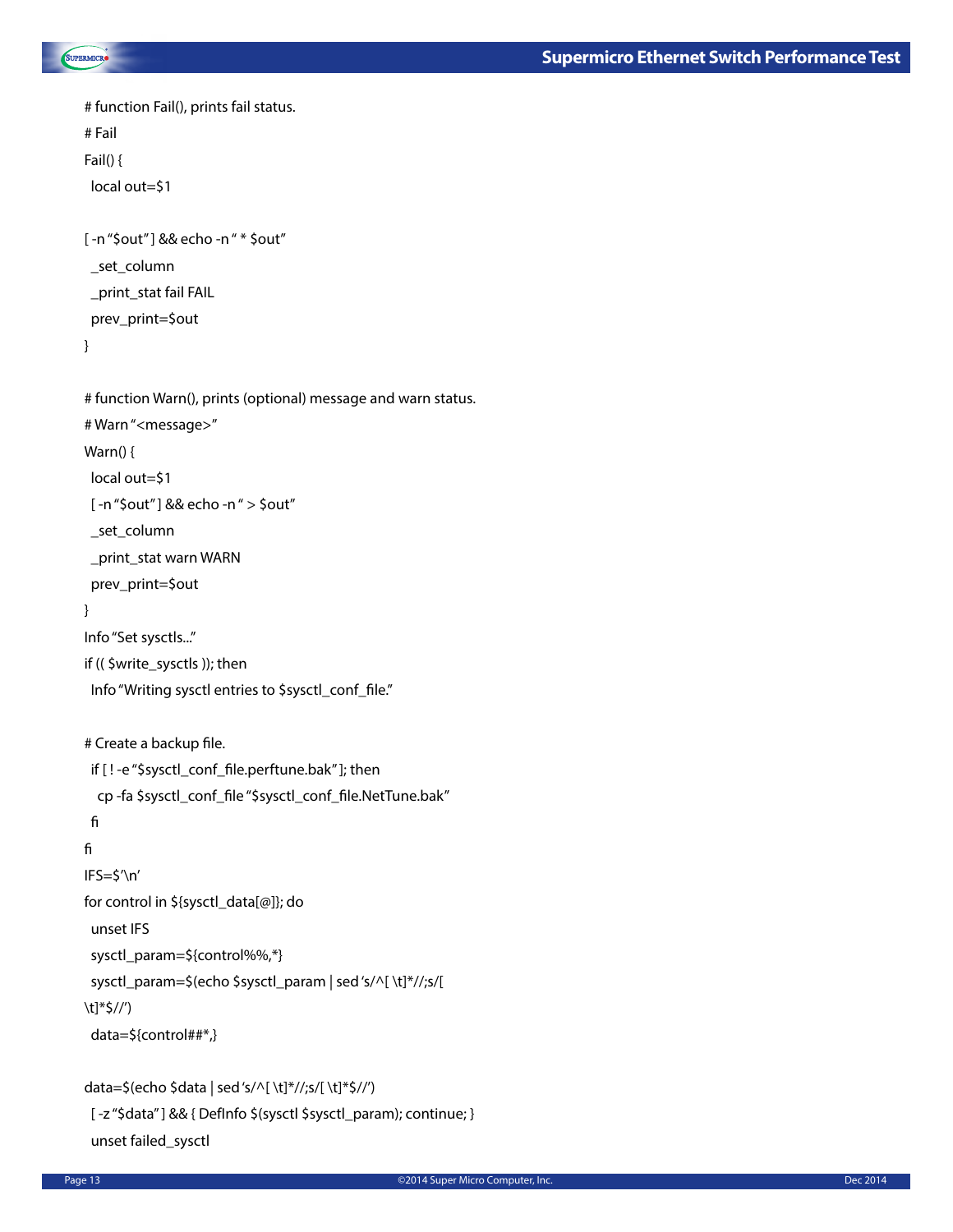```
SUPERMICRO
```

```
if sysctl $sysctl_param >/dev/null 2>&1; then
  Print "Set $sysctl_param=\"$data\""
   sysctl -w "$sysctl_param=$data" >/dev/null 2>&1 && Pass ||
   { (( failed_sysctl++ )); Fail; }
   if (( $write_sysctls )) && (( $(not $failed_sysctl_file) )); then
    if ! grep $sysctl_param $sysctl_conf_file >/dev/null 2>&1;
 then
     echo "$sysctl_param = $data" >> $sysctl_conf_file ||
      (( failed_sysctl_file++ ))
    else
     # Entry already exists, overwrite it!
     cat $sysctl_conf_file |
      sed "s/$sysctl_param.*/$sysctl_param = $data/" \
      > "$sysctl_conf_file.tmp" ||
      (( failed_sysctl_file++ ))
     if (( $(not $failed_sysctl_file) )); then
      mv -f "$sysctl_conf_file.tmp" $sysctl_conf_file
     fi
    fi
   fi
  else
```
# fi

done unset IFS (( \$failed\_sysctl )) && Warn "Some sysctls failed, system may not be tuned!" (( \$failed\_sysctl\_file )) && Fail "Unable to write to \$sysctl\_

# conf\_file."

(( \$(not \$failed\_sysctl) & \$(not \$failed\_sysctl\_file) )) && { Info "DO NOT FORGET to tune your kernel paramaters of NIC for max throughput."; Info "DO NOT FORGET to enable Jumbo Frame for 10GbE NIC."; }

### Appendix B - Switch Configuration

# SMCI# SMCI# SH RUN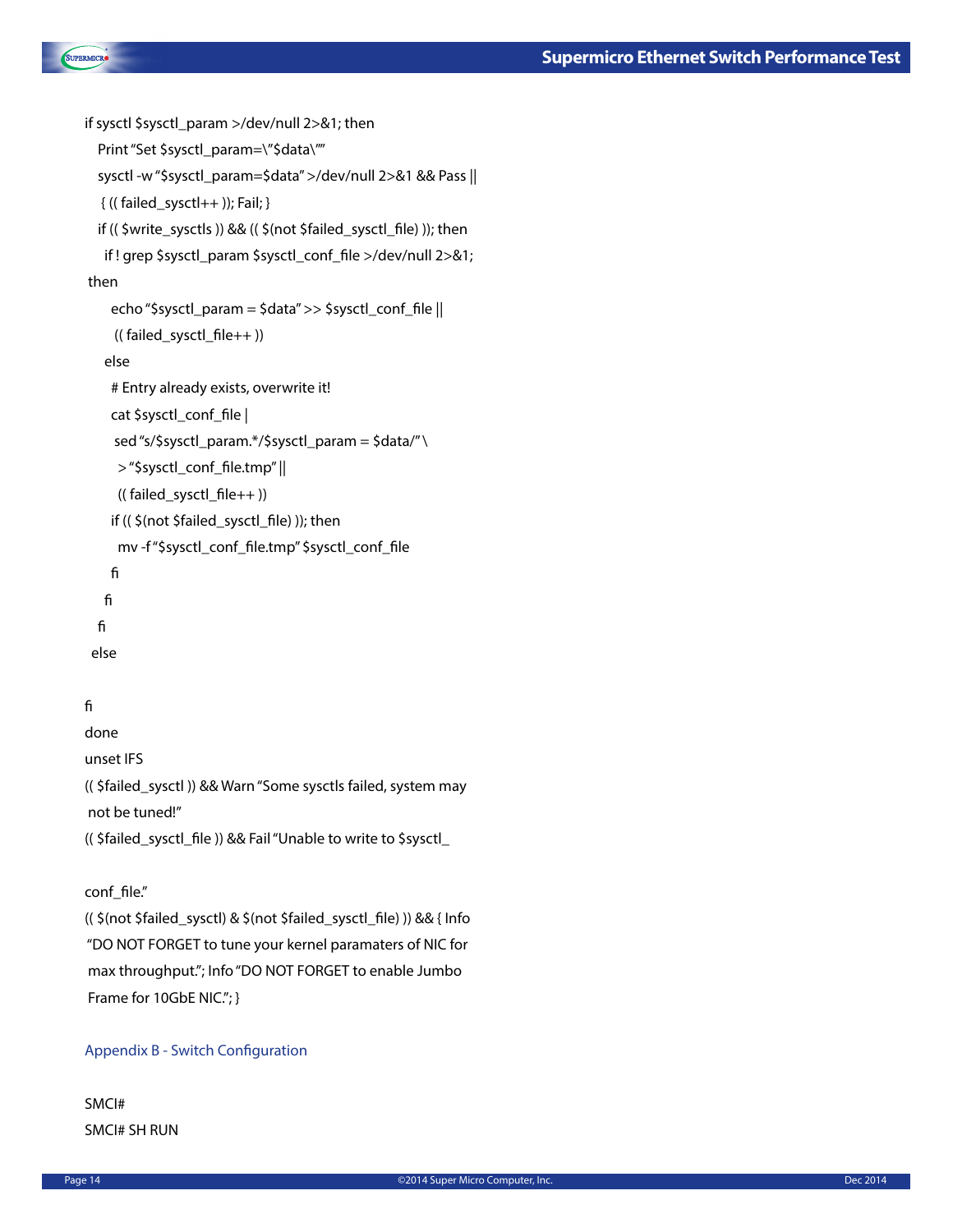

BUILDING CONFIGURATION...

SWITCH ID HARDWARE VERSION FIRMWARE **VERSION** 

0 SSE-X3348TR REV.1 (P5-01) 1.0.4-1

IP ADDRESS DHCP

DEVICE NAME SMCI

VLAN 1 PORTS GI 0/1-2 UNTAGGED PORTS EX 0/1-48 UNTAGGED PORTS QX 0/1-4 UNTAGGED EXIT

SYSTEM MTU 9000

INTERFACE GI 0/1 MTU 9000

INTERFACE GI 0/2 MTU 9000

INTERFACE EX 0/1 MTU 9000

INTERFACE EX 0/2 MTU 9000

INTERFACE EX 0/3 MTU 9000

INTERFACE EX 0/4 MTU 9000

INTERFACE EX 0/6 MTU 9000

INTERFACE EX 0/7 MTU 9000

INTERFACE EX 0/8 MTU 9000